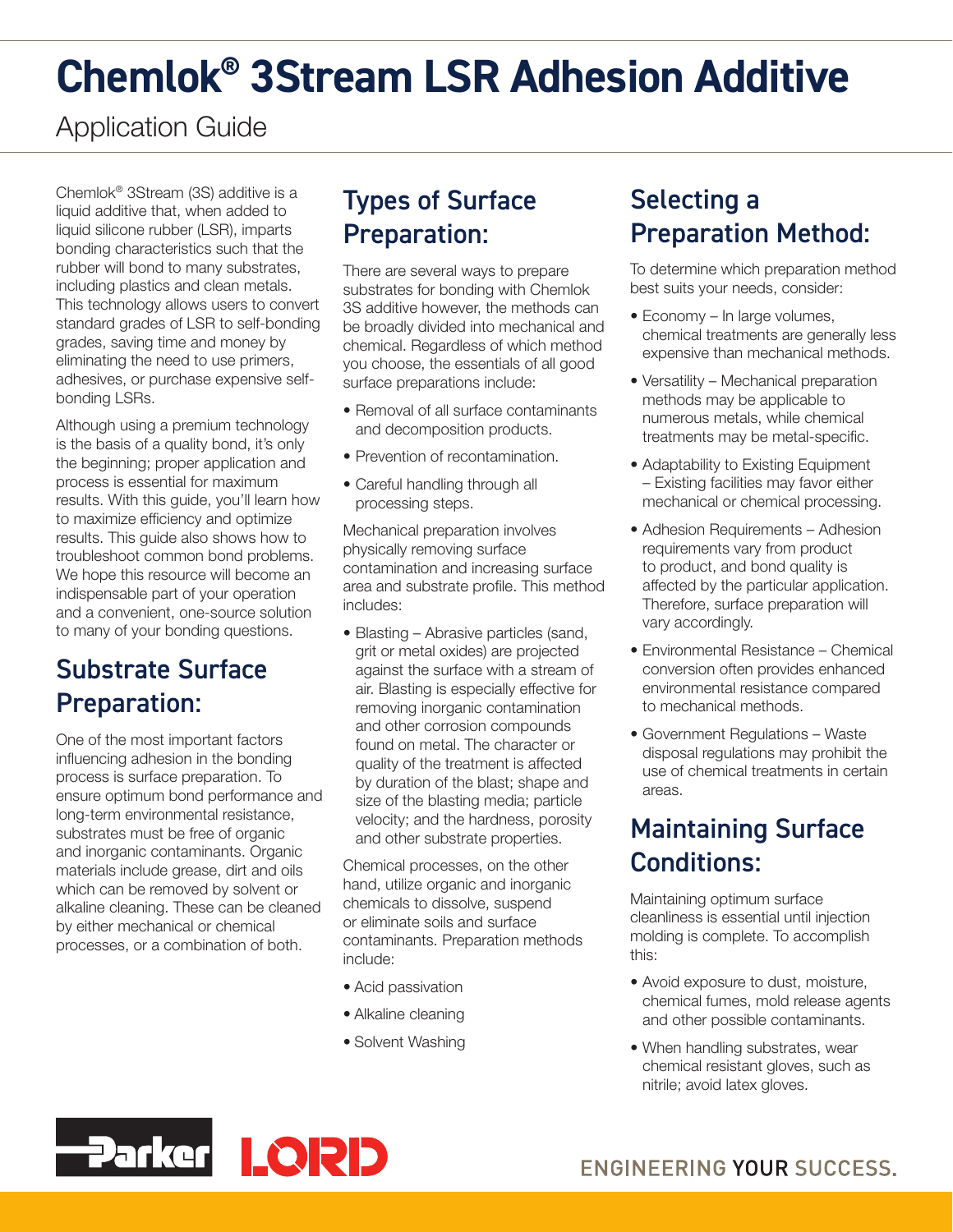- Keep solvents and cleaning solutions free from contamination and replace when necessary.
- Ensure grits and abrasives remain clean and free of contaminants.
- Check the purity of rinse water and "drying" air frequently, ensuring minimal contamination.

The water break test can be used to check for oil and grease removal. If a surface can support an unbroken film of deionized water for 60 seconds or more, it is considered essentially free from grease or oil.

### Surface Preparation for Various Substrates:

Although the general principles are the same for preparing all substrates, some materials require special attention. Outlined below are guidelines for surface preparation of specific substrates.

#### Stainless Steel (Mechanical Preparation)

Preparing stainless steel with mechanical methods includes:

1. Blasting with sand or aluminum oxide. Steel grit should not be used because it leaves ferrous deposits that can cause galvanic corrosion.

#### Stainless Steel (Chemical Preparation)

Chemical treatment for the passivation of stainless steel involves the following:

- 1. Alkaline Wash four step process:
	- Hot water rinse (70°C)
	- Wash in sodium tripolyphosphate solution
	- Hot water rinse (70°C)
	- Hot air dry
- 2. Acid Passivation
	- Washing step that uses mild acid solution such as citric or oxalic acid

Immersion times, solution concentrations and operating temperatures may be adjusted to suit conditions and alloy.

#### **Plastics**

Using Chemlok 3S additive, LSR can be bonded to many types of plastics, however a few steps must be followed to maintain good and consistent adhesion.

- 1. Keep parts clean Plastic parts should be molded with no mold release, handled with gloves, and stored in a clean and dry container.
- 2. Keep parts dry Immediately after molding, parts should be stored in moisture-proof packaging to avoid moisture absorption by the plastic. Desiccant packs are also helpful to absorb any extra water. This is especially important for hygroscopic plastics like polyesters and polyamides. Wet plastic can reduce the integrity of the bond.
- 3. Prepare plastic surfaces It is usually not necessary to prepare plastic surfaces. If needed, the following steps can be used:
	- Solvent wipe. Hydrophobic solvents such as n-heptane and Isopar can remove waxes and mold release. Alcohol such as ethanol or isopropanol can remove polar contaminants.
	- Surface oxidation by plasma, flame, or corona treatment can help to clean the surface and improve adhesion by providing more chemical reactive groups.

### Preparing Chemlok 3S Additive:

Prior to adding Chemlok 3S additive to an existing LSR feed system, confirm that all metering and injection equipment is in proper operating condition and up to date on all preventative maintenance. All components, starting with the metering injector all the way through the screw and barrel, should be clean and free of possible contaminants.

Chemlok 3S additive will bond to clean metal, including molds, if not properly seasoned. Seasoning of the mold occurs naturally over time by the deposition of low molecular weight

or non-functionalized silicone already present in LSR. Upon startup of a clean mold, it is recommended to coat the mold with mold release designed for silicone (PTFE based, for example). One application of mold release is usually sufficient for startup and reapplication will not be necessary.

Chemlok 3S additive is a clear/colorless, low viscosity liquid additive. If desired, Chemlok 3S additive can be mixed with a small amount of colorant to provide a visual indicator of feeding. This can be achieved by premixing color concentrate into Chemlok 3S additive at a ratio of around 100 parts of Chemlok 3S additive to 5 parts of color. Not all color concentrates are the same, so it is important to test a small amount first and observe any obvious separation, coagulation, or other mixing issues.

Chemlok 3S additive is moisturesensitive so containers should be tightly sealed when not in use. Short exposure to atmospheric moisture from normal handling is not a problem. Chemlok 3S additive remaining in the injector cartridge after molding is completed, not exposed to atmospheric moisture, can be left for multiple days.

## Using Chemlok 3S Additive:

Chemlok 3S additive can be added to an LSR molding process using standard equipment for feeding color concentrates. Using this approach, Chemlok 3S additive is loaded into a vessel and injected into the LSR stream immediately prior to the static mixer. When selecting a feeding system, it is important to choose a system in which the air pressure used to pump Chemlok 3S additive does not come in direct contact with Chemlok 3S additive, due to its moisture sensitivity.

The amount of Chemlok 3S additive injected to achieve optimum adhesion is usually around 1% by weight. However, part design, substrate type, LSR grade, and other factors can influence bonding performance, so it is recommended to test loading levels from 0.5% up to 1.5% by weight.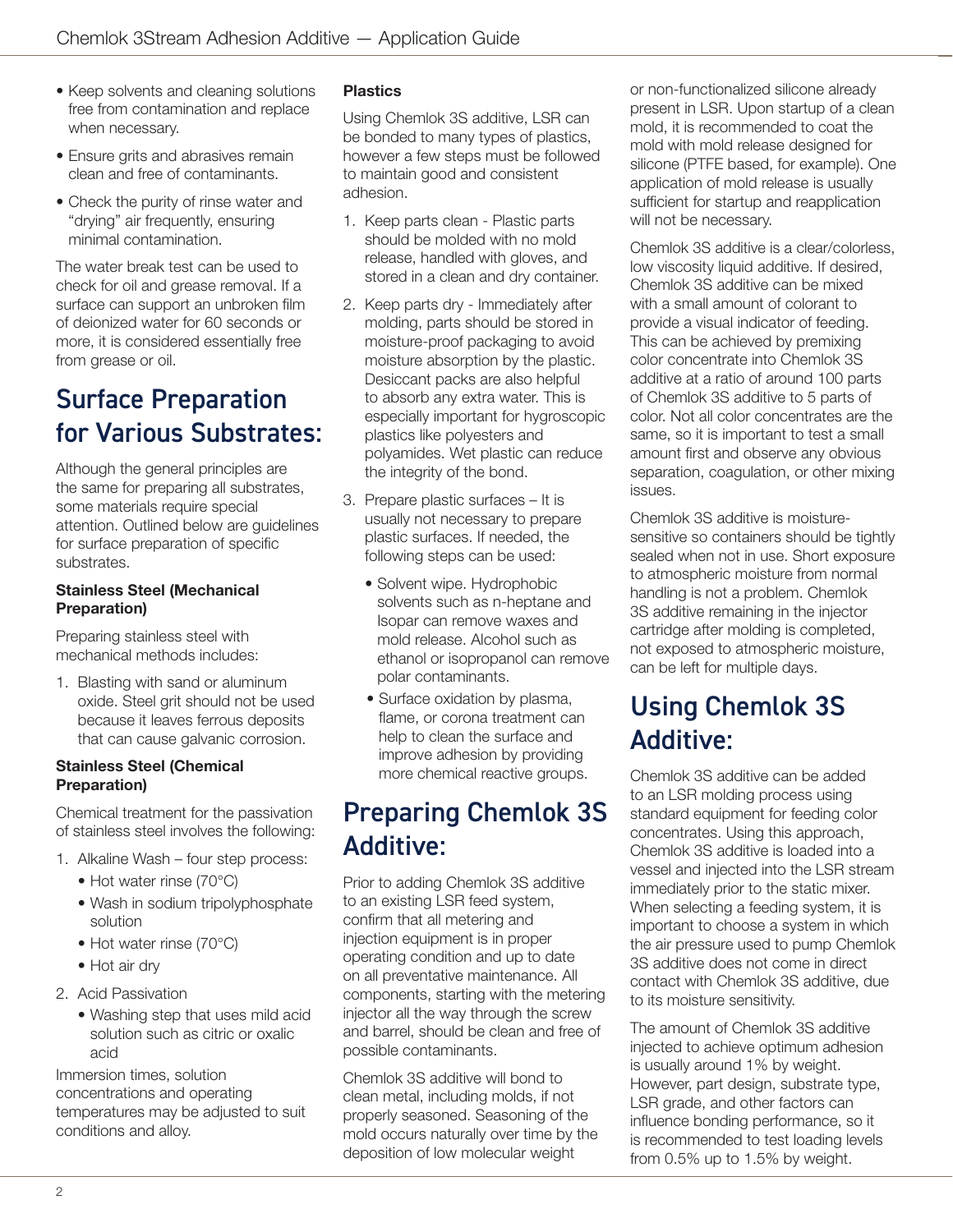Review metering equipment tolerances to confirm that the feed system can control Chemlok 3S additive at desired loading levels.

Upon start-up or during troubleshooting, to confirm the proper loading of Chemlok 3S additive, purge some LSR material and then apply that material to the substrate. Then place the substrate in an oven at 150°C for five minutes minimum. (This temperature/time may need adjusted for the individual substrate type and mass.) Once the part is removed from the oven, allow it to cool and try to hand peel the LSR material from the substrate to determine if the bonding is acceptable.

Refer to Figure 1 for an example of a feeding setup using Graco equipment.

### Molding Considerations:

Injection molding process DOEs have shown that the main processing parameters that affect bonding performance of Chemlok 3S additive are cure temperature, cure time, and postbaking. Better bonding is achieved at higher temperatures and longer cure cycles. Maximize these parameters, as the process and substrate allow, for maximum adhesion. Chemlok 3S additive generally requires a curing temperature of greater than 150ºC to achieve reasonable adhesion. Minimum cure time will be determined by the cure temperature, LSR grade, and part desian.

Other process parameters such as fill speed, injection pressure, and hold pressure will be determined by part design, quality, etc., and should not affect bond integrity.

Chemlok 3S additive, in many cases, provides sufficient adhesion immediately after molding. However, adhesion can be further increased by postbaking the molded parts. Generally, 30 minutes or less at 150ºC can provide rubber-tearing bond strength. Hotter cycles can also be used for faster adhesion development.



Figure 1. Example of LSR Feeding System

The optimal postbake cycle will be dependent on substrate as well as desired rubber physical properties.

Maximum adhesion is something that develops over time after the part is manufactured – thus, minimizing stress during demolding is important. The part should be designed such that it can be removed from the mold with minimal stress on the bondline.

### Equipment Preventative Maintenance:

Contact your equipment provider(s) for detailed preventative maintenance plans. This section is intended to provide preventative maintenance guidance when using Chemlok 3S additive. This section is not intended to supersede the recommendations of each equipment provider.

Proper care should be taken to keep metering and injection equipment in proper operating condition. Prior to start-up, confirm that all components starting with the metering injector all the way through the screw and barrel are clean and clear of contaminants. When the injection molding machine is in stand-by mode for an extended period, it is recommended to flush the system clean, clearing out the injector all the way through the screw and barrel of any LSR and Chemlok 3S additive. Addition of Chemlok 3S additive to LSR does not affect the pot life of the mixed LSR.